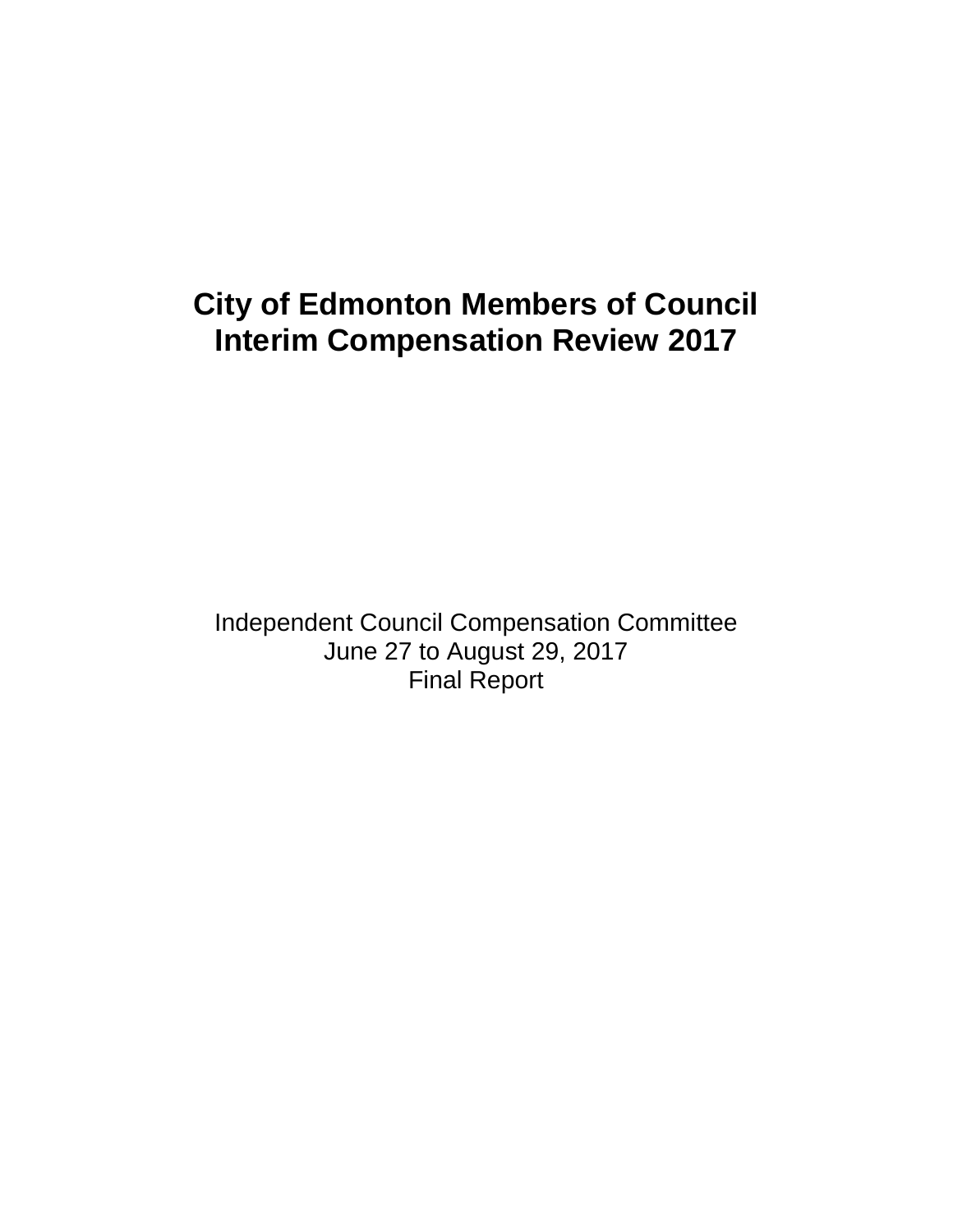# **Executive Summary**

Since 2000, ad hoc Independent Council Compensation Committees have been established every two Council terms to review and make recommendations on the remuneration provided to Members of Council.

The 2012 Independent Council Compensation Committee submitted 10 recommendations to Council in January 2013, dealing with tax treatment of compensation, annual compensation adjustment, salary differential between Mayor and Councillors, retirement benefits, car allowance, transition allowance, benefits package, and formation and frequency of an Independent Council Compensation Committee.

City Council approved all recommendations except 1.1, which dealt with the tax free aspect of municipal officials' salaries. "That effective Tuesday, October 29, 2013, the City of Edmonton Members of Council annual salary, annual retirement benefit, annual car allowance and transition allowance be fully taxable." That recommendation was declined by Council with the intent to support a modest savings in the City's operating budget. At the time, federal tax legislation allowed the exercise of a one-third tax-free option on remuneration for elected office holders.

The 2017 federal budget announced an intention to amend the *Income Tax Act* to eliminate the one-third tax-free option for elected office holders across Canada, no later than January 1, 2019. Council passed a motion on April 11, 2017, directing that remuneration for Edmonton's Mayor and Councillors, including annual salary, annual retirement benefit, annual car allowance and transition allowance, become fully taxable effective at the beginning of the 2017-2021 Council term, as recommended by the Independent Council Compensation Committee in 2013. Annual adjustments since 2013, based on changes in Alberta's Average Weekly Wage Earnings, would have resulted in post-election 2017 fully-taxable salaries of: Mayor \$209,835 and Councillors \$116,062.

On June 27, 2017, City Council re-established the Independent Council Compensation Committee (ICCC), with a narrow mandate to review the salaries of Mayor and Councillors in light of economic changes, recent federal tax legislation eliminating the non-taxable option, and current municipal comparators. The Committee, which is comprised of the same members as in 2012/13, was directed to provide a report with recommendations for the August 29, 2017, City Council meeting.

Given the short timeline for the initiative and the limited scope of the 2017 Committee's mandate, it was determined that the five volunteer Committee members would stand as the public's voice.

The 2017 Committee members are: Phyllis Clark (Chair), Dan McKinley (Vice Chair), George Andrews, Shelley Ewart-Johnson and Paul Precht. The Committee met on July 7 and August 10, 2017.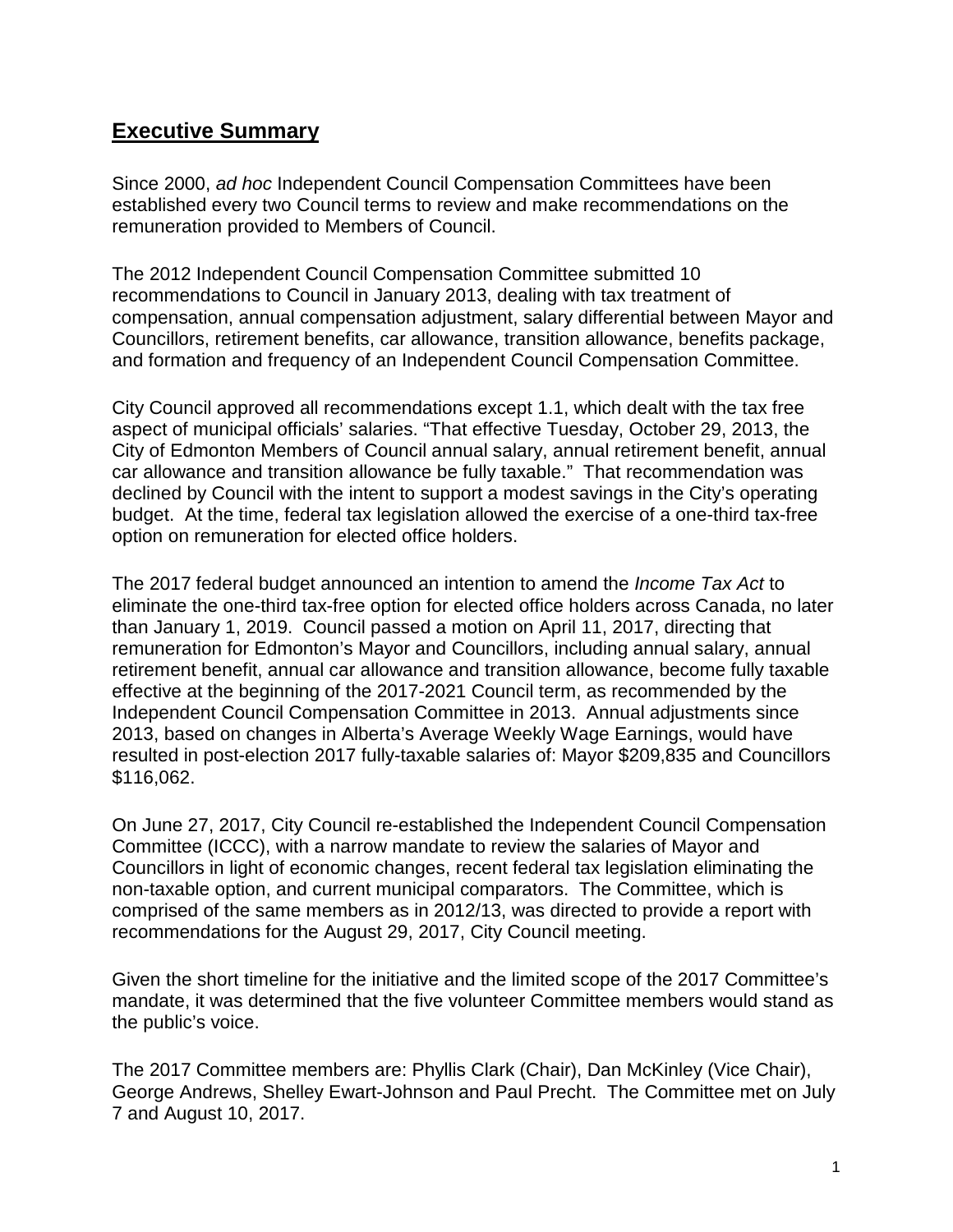### **Data, Research and Analysis**

The Committee analyzed and discussed information and research on Edmonton Councillors' and Mayor's salaries in the context of Alberta's economy and salary levels.

Administration provided the Committee with calculations of current fully-taxable salary equivalent figures for Mayor and Councillors. For the years 2014, 2015, 2016 and 2017, fully taxable equivalent increases or decreases to Council's compensation have been based on Canada Revenue Agency annual tax treatments for two-thirds taxable and one-third non-taxable salary portions. For 2017, the following fully-taxable equivalents were calculated as: Mayor \$218,200; Councillors \$116,729. The Committee agreed that these figures, rather than the earlier calculations of \$209,835 and \$116,062, would be used as the baseline in determining its recommendation for 2017 post-election salaries.

Research undertaken included a review of salaries and other cash compensation for Mayors and Councillors in six Canadian municipalities, a review of recent trends in Alberta's average weekly earnings, cost of living changes in Canada, and wage and salary increases for City employees and elected officials from 2004 to 2017/18.

The six Canadian municipalities reviewed included Toronto, Mississauga, Ottawa, Winnipeg, Vancouver and Calgary. (See Appendix A.)

The Committee's deliberations on municipal comparators recognized that municipal governments may choose to provide a variety of other cash compensation options for elected officials, making accurate comparisons challenging. Given the 2017 ICCC's narrow mandate, the Committee agreed to restrict its consideration solely to the salary components of the research findings.

Alberta's Average Weekly Earnings (AWE), published by Statistics Canada, is the basis for annual adjustments to Council's compensation, as recommended by the 2012 Independent Council Compensation Committee. Salaries are adjusted effective the first pay period of each year. The percentage increase or decrease is calculated using the percentage change in the 12-month average of the AWE values from September of the previous year against the same value for the year prior. While AWE is published with a two-month lag, it is more current than other measures of income, such as the Household Expenditure Survey and Tax Filer data published by Statistics Canada.

The Committee agreed that elected officials' salaries should reflect the level of average earning in the provincial jurisdiction where they work, and therefore determined that the most appropriate municipal comparator was Calgary, the other Alberta jurisdiction reviewed.

Recent trends in Average Weekly Earnings show Alberta's \$1,125 to be 16% higher when compared to the national average of \$971 (as of April 2017). Alberta's AWE is the highest of the provincial jurisdictions. (See Appendix A, Figures 1 and 2.) The Committee deemed it reasonable to extrapolate that elected officials in Alberta's two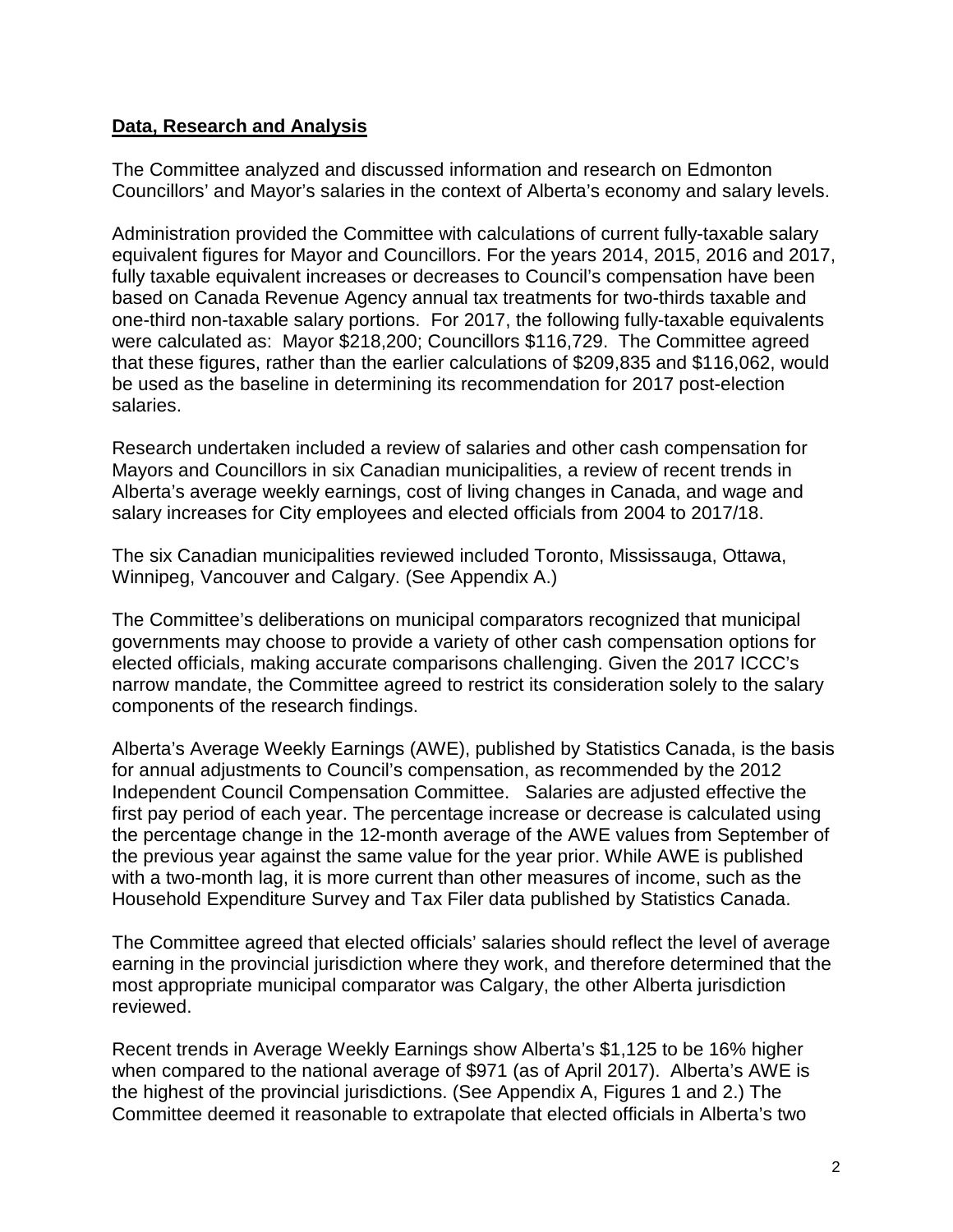largest cities should be eligible to receive higher salaries than elected officials in the other jurisdictions studied. However, it did not seem defensible that Edmonton's elected officials should be paid a higher salary than Calgary's elected officials.

The Committee considered cost of living changes as reflected in the movement in the consumer price index for Canada's largest metropolitan areas. Although there are significant differences in particular years, the average rate of inflation over the past five years was not markedly different across the various metro areas. Hence, the change in cost of living for Edmonton has not been out of line with other major centres. (See Appendix A, Table 1.)

The Committee also maintains that elected officials' pay must be sufficient to compensate for the dedication, complexity and time demanded of their roles. It must be at a rate that will attract citizens with a wide range of skills and backgrounds as candidates for office.

## **Recommendation**

That annual salaries for the City of Edmonton Members of Council be reduced to achieve parity with the City of Calgary Members of Council, effective October 24, 2017, as detailed below.

| <b>City of Edmonton</b> | <b>Current Fully Taxable</b><br><b>Equivalent</b> | <b>Recommended Fully</b><br><b>Taxable Salary</b> |
|-------------------------|---------------------------------------------------|---------------------------------------------------|
| Mayor                   | \$218,200                                         | \$200.747                                         |
| Councillor              | \$116,729                                         | \$113,416                                         |

#### Rationale:

The Committee determined that the City of Calgary, as another large Alberta jurisdiction, was the most appropriate municipal comparator for the City of Edmonton. The above recommendation is based on salary comparators with Calgary's Mayor and Councillors, a review of current Alberta economic indicators, and the recent federal tax legislation eliminating the non-taxable option.

#### **Subsequent Recommendation**

As a result of their 2017 deliberations, the ICCC members recommend that the mandate of the next Independent Council Compensation Committee (in 2020), include consideration of total compensation, such as transition allowances, salary differentials between Mayor and Councillors, and all cash compensation comparators.